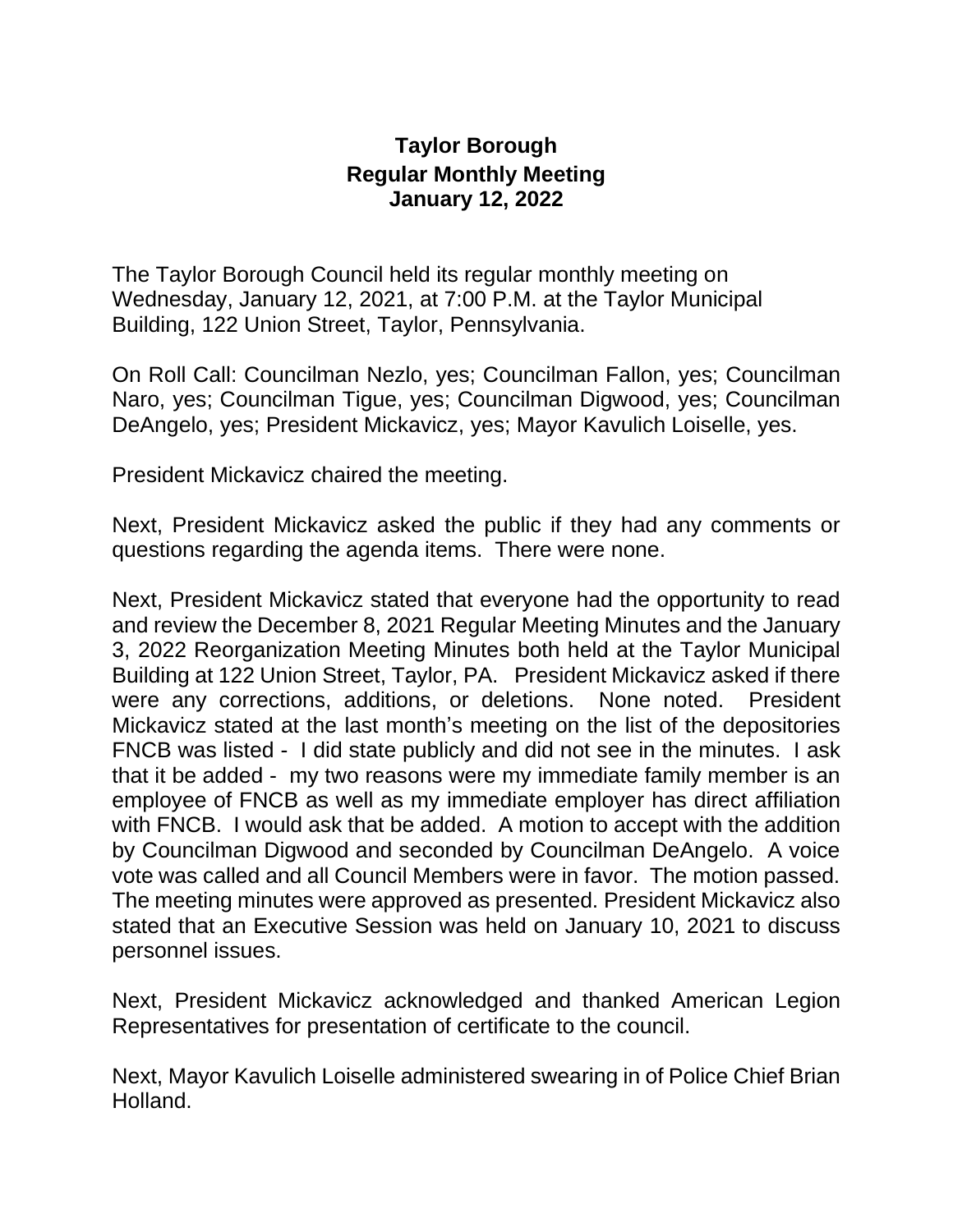Next, Mayor Kavulich Loiselle administered swearing in of Full Time Police Officer Jacob Palonis.

Next, Mayor Kavulich Loiselle administered swearing in of Fire Chief Wesley I. Jones and Assistant Fire Chief William Nash, III.

Next, President Mickavicz asked Attorney John Brazil to speak on Taylor 1, LLC requesting an amendment to the Developer's Agreement. It was agreed a special meeting will be scheduled for Tuesday, January 18, 2022 at 7:00 p.m.

Next, President Mickavicz entertained a motion ratifying and authorizing the appropriate Borough Official(s) to execute any required paperwork to transfer ownership of Retired Police Officer Theodore Praschak's issued Service Weapon (Beretta Model #92FS/Serial #BER174657Z) to him as per Article XI, 4, Subsection 5 of the TPOA-CBA. A motion to accept by Councilman Tigue and seconded by Councilman DeAngelo. A voice vote was called and all Council Members were in favor. The motion passed.

Next, President Mickavicz entertained a motion to make a conditional offer of employment to Michael Conforti, as a Part Time Police Officer on an as needed basis with no guarantee of hours and with a starting hourly compensation rate and benefits in accordance with the budget, subject to other applicable Acts including but not limited to Act 57. A motion to adopt by Councilman Tigue and seconded by Councilman Fallon. A roll call was made – Councilman Nezlo, yes; Councilman Fallon, yes; Councilman Naro, yes; Councilman Tigue, yes; Councilman Digwood, yes; Councilman DeAngelo, yes; President Mickavicz, yes. The motion was adopted.

Next, President Mickavicz entertained a motion to make a conditional offer of employment to Joseph Gianacopoulos, as a Part Time Police Officer on an as needed basis with no guarantee of hours and with a starting hourly compensation rate and benefits in accordance with the budget, subject to other applicable Acts including but not limited to Act 57. A motion to adopt by Councilman Tigue and seconded by Councilman DeAngelo. A roll call was made – Councilman Nezlo, yes; Councilman Fallon, yes; Councilman Naro, yes; Councilman Tigue, yes; Councilman Digwood, yes; Councilman DeAngelo, yes; President Mickavicz, yes. The motion was adopted.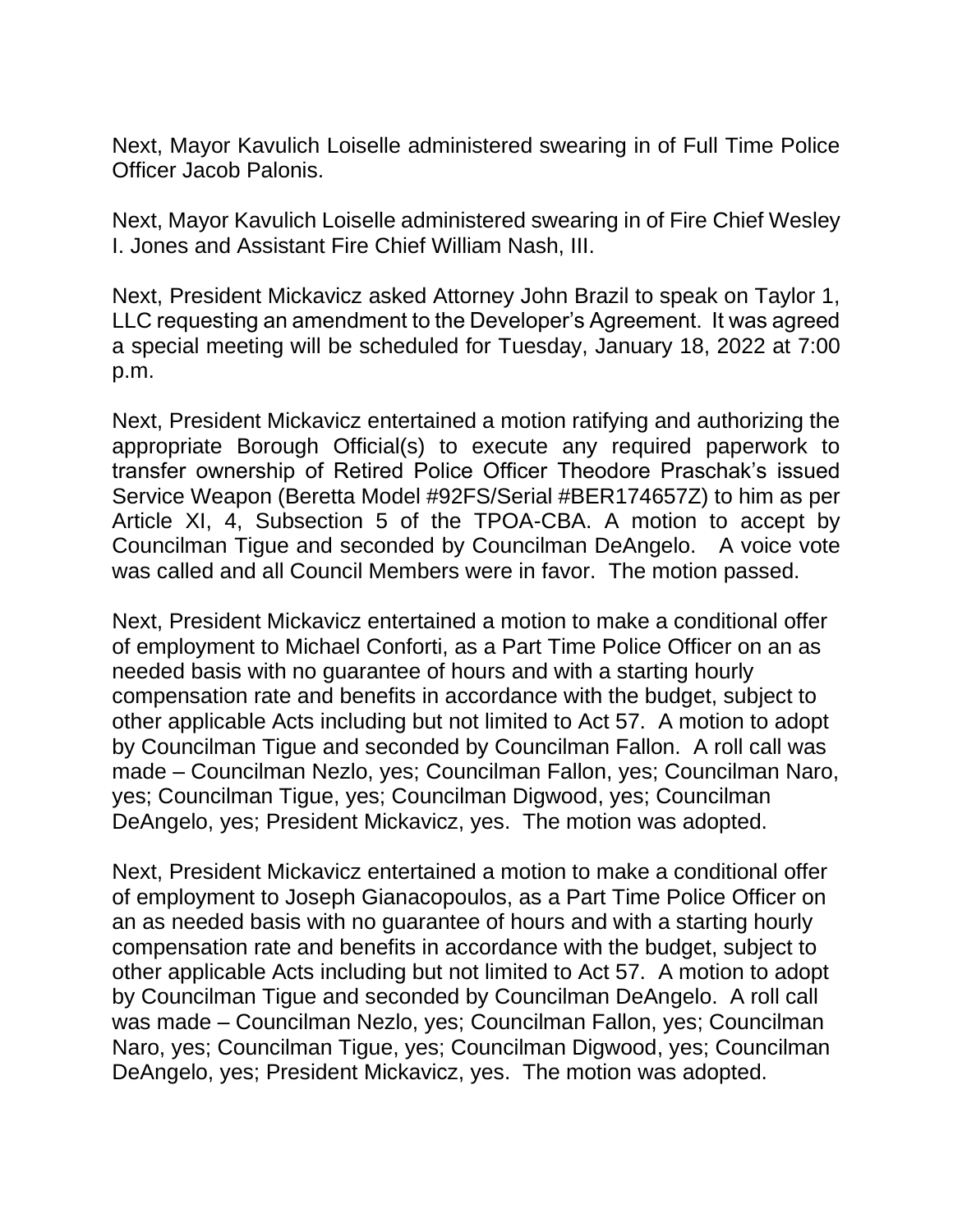Next, President Mickavicz entertained a motion to appoint to the Civil Service Commission for a 6 Year Term to expire on 12/31/2027, currently being held by Kenneth Mickavicz. A motion to appoint Kenneth Mickavicz by Councilman Naro and seconded by Councilman Digwood. A roll call was made – Councilman Nezlo, yes; Councilman Fallon, yes; Councilman Naro, yes; Councilman Tigue, yes; Councilman Digwood, yes; Councilman DeAngelo, yes; President Mickavicz, abstain. The motion was adopted.

Next, President Mickavicz entertained a motion to appoint \_\_\_\_\_\_\_\_\_\_\_\_\_\_\_\_\_\_\_\_\_\_ to the DABT for a 5 Year Term to expire on 12/31/2026 currently being held by Shawn Murphy. A motion to re-appoint Shawn Murphy by Councilman DeAngelo and seconded by Councilman Nezlo. A roll call was made – Councilman Nezlo, yes; Councilman Fallon, yes; Councilman Naro, yes; Councilman Tigue, yes; Councilman Digwood, yes; Councilman DeAngelo, yes; President Mickavicz, Yes. The motion was adopted.

Next, President Mickavicz entertained a motion to appoint \_\_\_\_\_\_\_\_\_\_\_\_\_\_\_\_\_\_\_\_\_\_ to be the LLVSA Representative for a 5 year Term to expire on 12/31/2026 currently being held by Shawn Murphy. A motion to re-appoint Shawn Murphy by Councilman Tigue and seconded by Councilman Digwood. A roll call was made – Councilman Nezlo, yes; Councilman Fallon, yes; Councilman Naro, yes; Councilman Tigue, yes; Councilman Digwood, yes; Councilman DeAngelo, yes; President Mickavicz, Yes. The motion was adopted.

Next, President Mickavicz entertained a motion to appoint to the International Property Maintenance Code Board of Appeals for a 3 year Term to expire on 12/31/2024, currently being held by Edwin Kuchinski. A motion to reappoint Edwin Kuchinski by Councilman DeAngelo and seconded by Councilman Fallon. A roll call was made – Councilman Nezlo, yes; Councilman Fallon, yes; Councilman Naro, yes; Councilman Tigue, Abstain; Councilman Digwood, yes; Councilman DeAngelo, yes; President Mickavicz, Yes. The motion was adopted.

Next, President Mickavicz entertained a motion to appoint to to the Planning Commission for a 4 Year Term to expire on 12/31/2025, currently being held by Frank DeAngelo, Jr. A motion to re-appoint Frank DeAngelo, Jr. by Councilman Tigue and seconded by Councilman Fallon.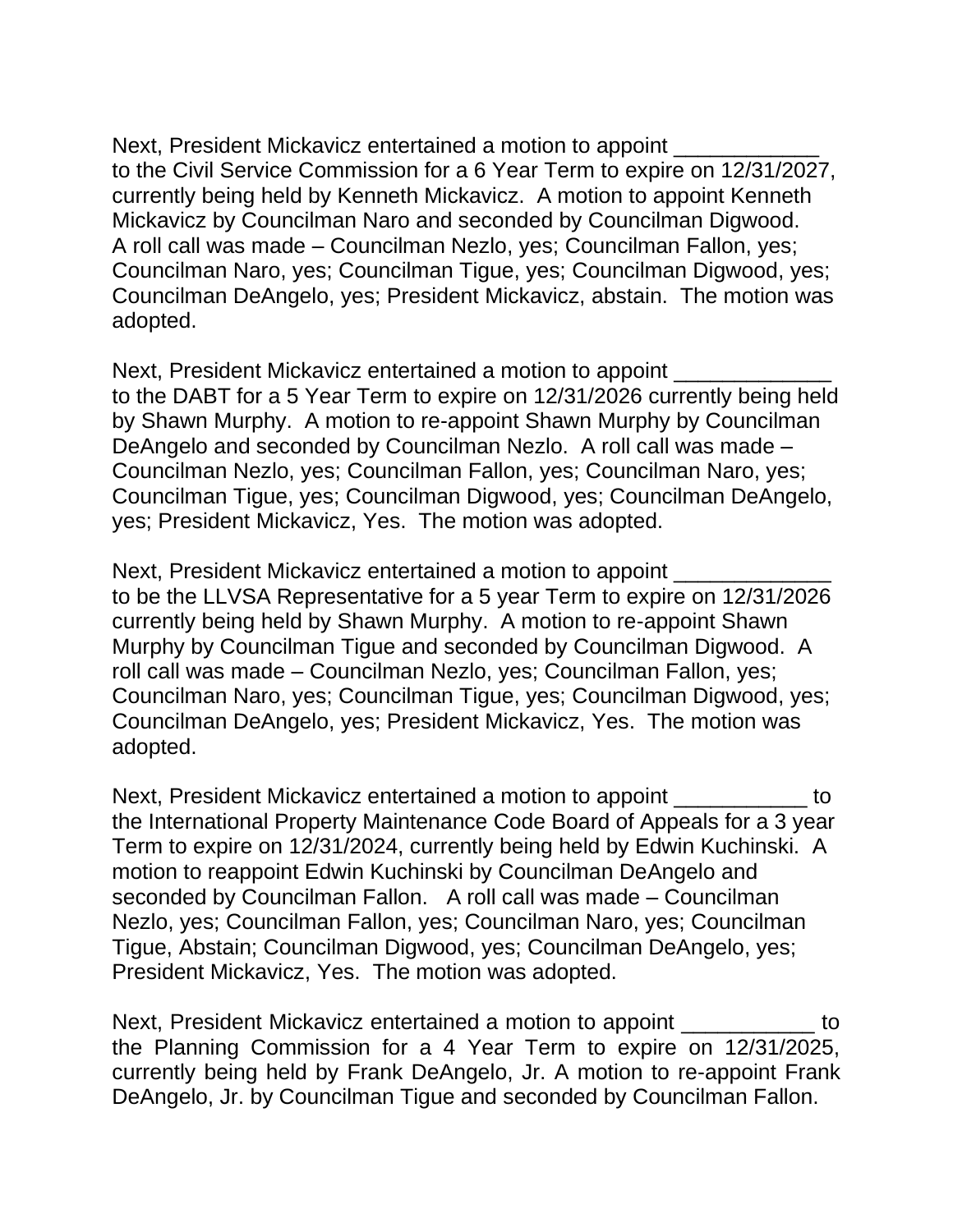A roll call was made – Councilman Nezlo, yes; Councilman Fallon, yes; Councilman Naro, yes; Councilman Tigue, yes; Councilman Digwood, yes; Councilman DeAngelo, yes; President Mickavicz, abstain. The motion was Adopted.

Next, President Mickavicz entertained a motion to appoint to the Planning Commission for a 4 Year Term to expire on 12/31/2025, currently being held by Louis C. Stefanelli, Jr. A motion to re-appoint Louis C. Stefanelli, Jr. by Councilman DeAngelo and seconded by Councilman Fallon. A roll call was made – Councilman Nezlo, yes; Councilman Fallon, yes; Councilman Naro, yes; Councilman Tigue, yes; Councilman Digwood, yes; Councilman DeAngelo, yes; President Mickavicz, yes. The motion was Adopted.

Next, President Mickavicz entertained a motion to appoint to the Zoning Hearing Board for a 5 Year Term to expire on 12/31/2026, currently being held by William Czachor. A motion to re-appoint William Czachor by Councilman Digwood and seconded by Councilman DeAngelo. A roll call was made – Councilman Nezlo, yes; Councilman Fallon, yes; Councilman Naro, yes; Councilman Tigue, yes; Councilman Digwood, yes; Councilman DeAngelo, yes; President Mickavicz, yes. The motion was adopted.

Next, President Mickavicz entertained a motion to appoint to fulfill the remaining term as an Alternate to the Zoning Hearing Board for a 3 Year Term to expire on 12/31/2022, currently vacant. Appointment will be made throughout the year due to no nomination.

Next, President Mickavicz entertained a motion to appoint as an Alternate to the Zoning Hearing Board for a 3 Year Term to expire on 12/31/2024, currently held by Karen Pinnell. A motion to re-appoint Karen Pinnell by Councilman DeAngelo and seconded by Councilman Naro. A roll call was made – Councilman Nezlo, yes; Councilman Fallon, yes; Councilman Naro, yes; Councilman Tigue, yes; Councilman Digwood, yes; Councilman DeAngelo, yes; President Mickavicz, yes. The motion was adopted.

Next, Councilman Tigue read the Approval of Bills for Payment for December 2021. Attached are the list of paid invoices and open invoices.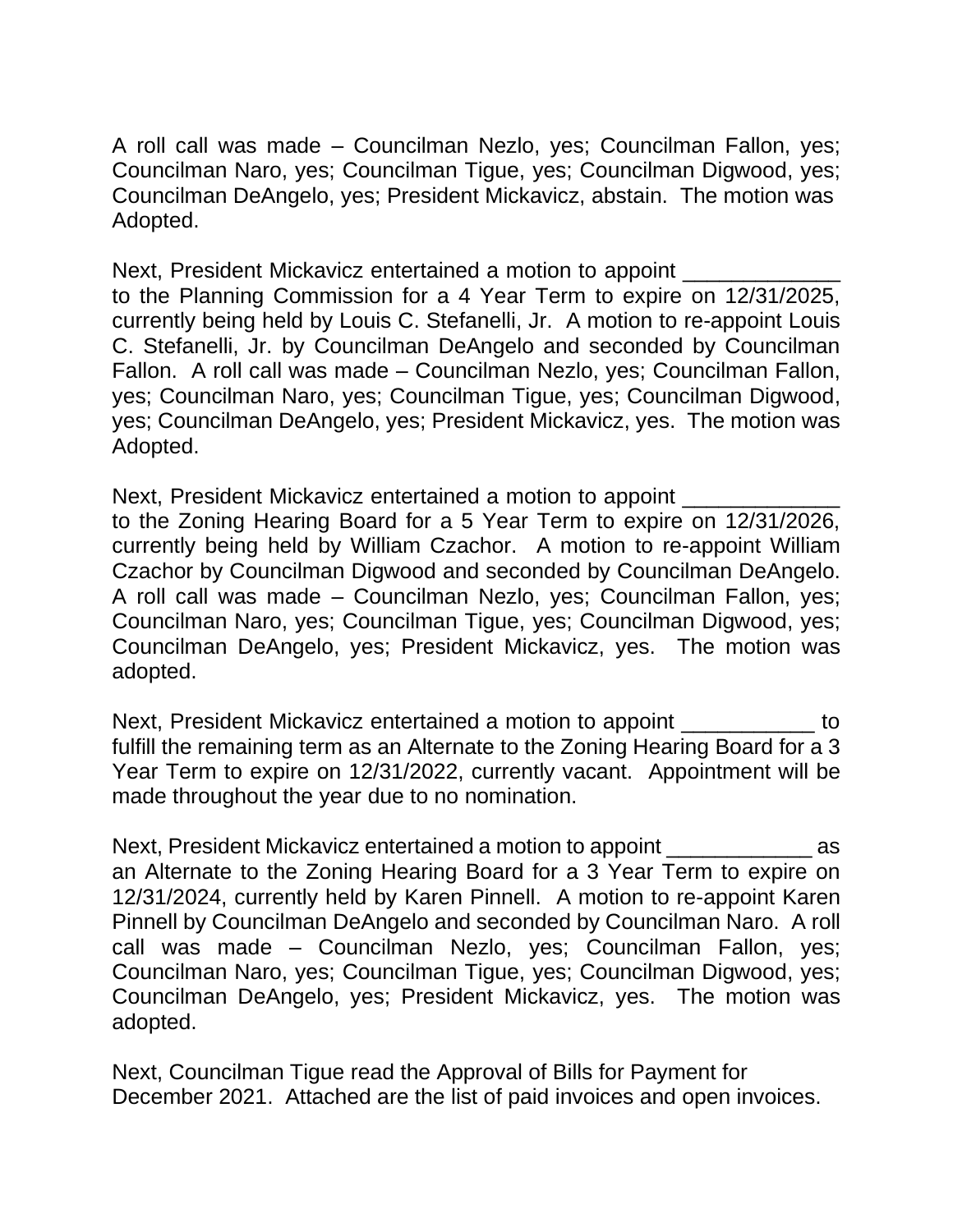Next, President Mickavicz entertained a motion to pay the December 2021 Payroll in the amount of \$140,989.31. December General Fund Open Invoices in the amount of \$219,839.79. December Paid Invoices in the amount of \$19,386.26 and December Liquid Fuels Open Invoices in the amount of \$5,961.12 - Total Expenditures \$386,176.48 when funds are available. A motion was made by Councilman Tigue and seconded by Councilman Digwood. A voice vote was called and all Council Members were in favor. The motion passed.

| December Payroll                    | \$140,989.31 |
|-------------------------------------|--------------|
| December General Fund Open Invoices | \$219,839.79 |
| December Paid Invoices              | \$19,386.26  |
| December Liquid Fuels Open Invoices | \$5,961.12   |
| <b>Total Expenditures</b>           | \$386,176.48 |

Next, Mr. Zeleniak read the Treasurer's Report for December 2021. The Treasurer's Report was placed on file.

## **Treasurer's Report December 2021**

| <b>Local Services Tax</b>      | \$12,908.37 |
|--------------------------------|-------------|
| RE: Tax Delinguent 2020        | \$1,132.87  |
| RE: Tax Delinquent 2019        | \$977.78    |
| <b>RE</b> Transfer Tax         | \$8,885.30  |
| <b>Tax Duplicates</b>          | \$500.00    |
| <b>Earned Income Tax</b>       | \$12,948.89 |
| <b>UCC Building Permits</b>    | \$3,981.78  |
| <b>Court Fees/Police Fines</b> | \$2,119.60  |
| <b>TCC</b>                     | \$1,359.00  |
| Zoning                         | \$425.00    |
| Other Income                   | \$2,779.00  |
| Interest                       | \$25.23     |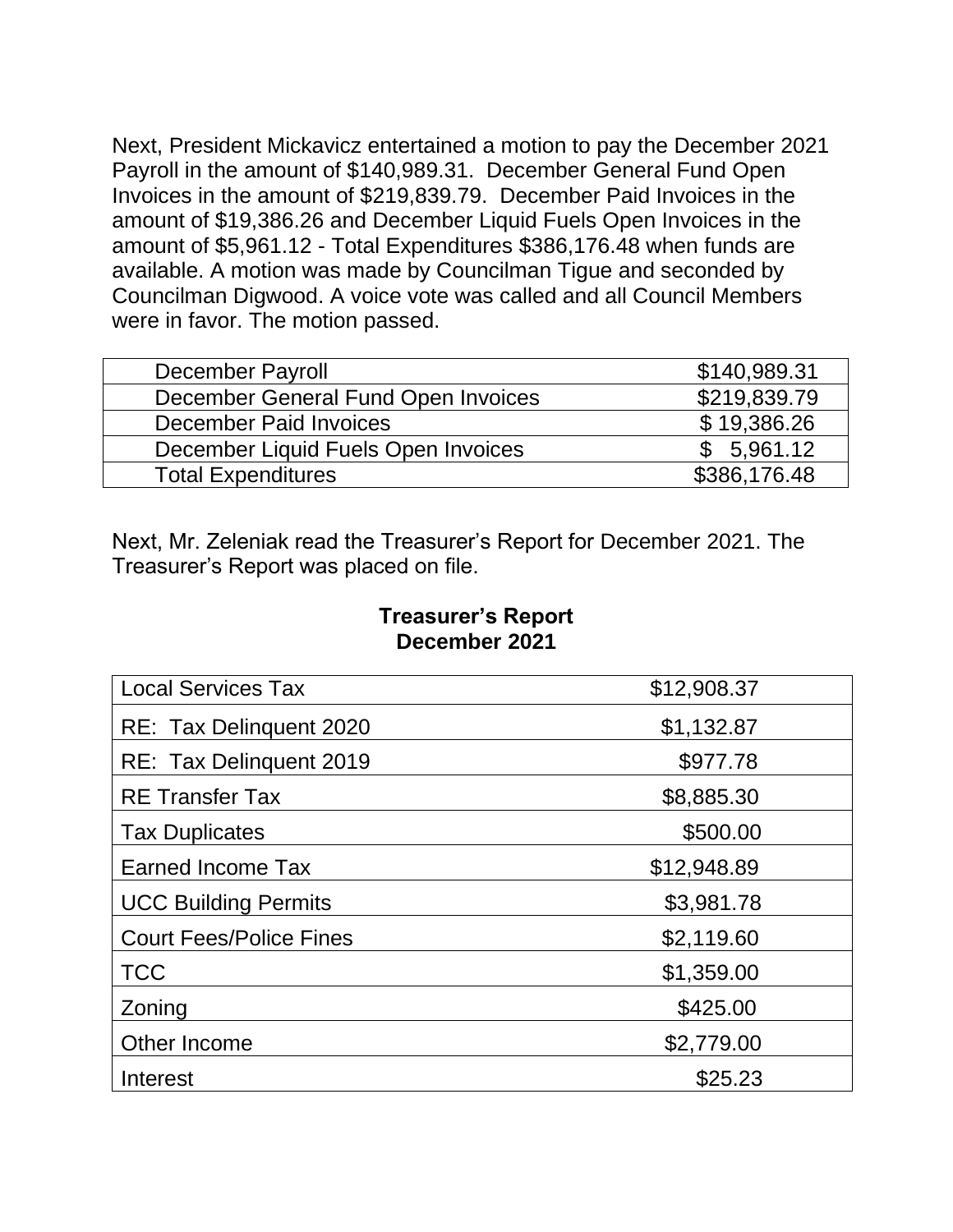| \$48,042.82<br><b>Total Revenue</b> |  |
|-------------------------------------|--|
|-------------------------------------|--|

Next, Mr. Zeleniak read the Financial Report for December 31, 2021. The Financial Report was placed on file.

| <b>General Account Balance</b>       | \$723,319.40   |
|--------------------------------------|----------------|
| <b>Real Estate Tax Account</b>       | \$2,479.21     |
| <b>Liquid Fuels Account Balance</b>  | \$51,391.77    |
| <b>Splash Park Account</b>           | \$30,761.07    |
| <b>Veteran's Memorial Account</b>    | \$1,206.15     |
| Hero's Banner Account                | \$6,706.94     |
| <b>ARPA Account</b>                  | \$309,527.87   |
| <b>ESL, Inc. Escrow Account</b>      | \$477,272.68   |
| <b>Fire Insurance Escrow</b>         | \$24,083.00    |
| <b>Escrow Account (General)</b>      | \$2,045.90     |
| <b>Escrow Funds (Taylor Commons)</b> | \$60,262.85    |
| <b>Police Pension Fund</b>           | \$4,073,024.12 |
| Open Purchase Orders (PO's)          | (\$17,772.99)  |
| 10 Year General Obligation Note      | (\$179,927.23) |
| <b>Lease Obligations</b>             | (\$213,583.11) |

## **Financial Report December 31, 2021**

Next, President Mickavicz asked that the Recycling Report for December 2021 be placed on file.

**Recycling Report December 2021**